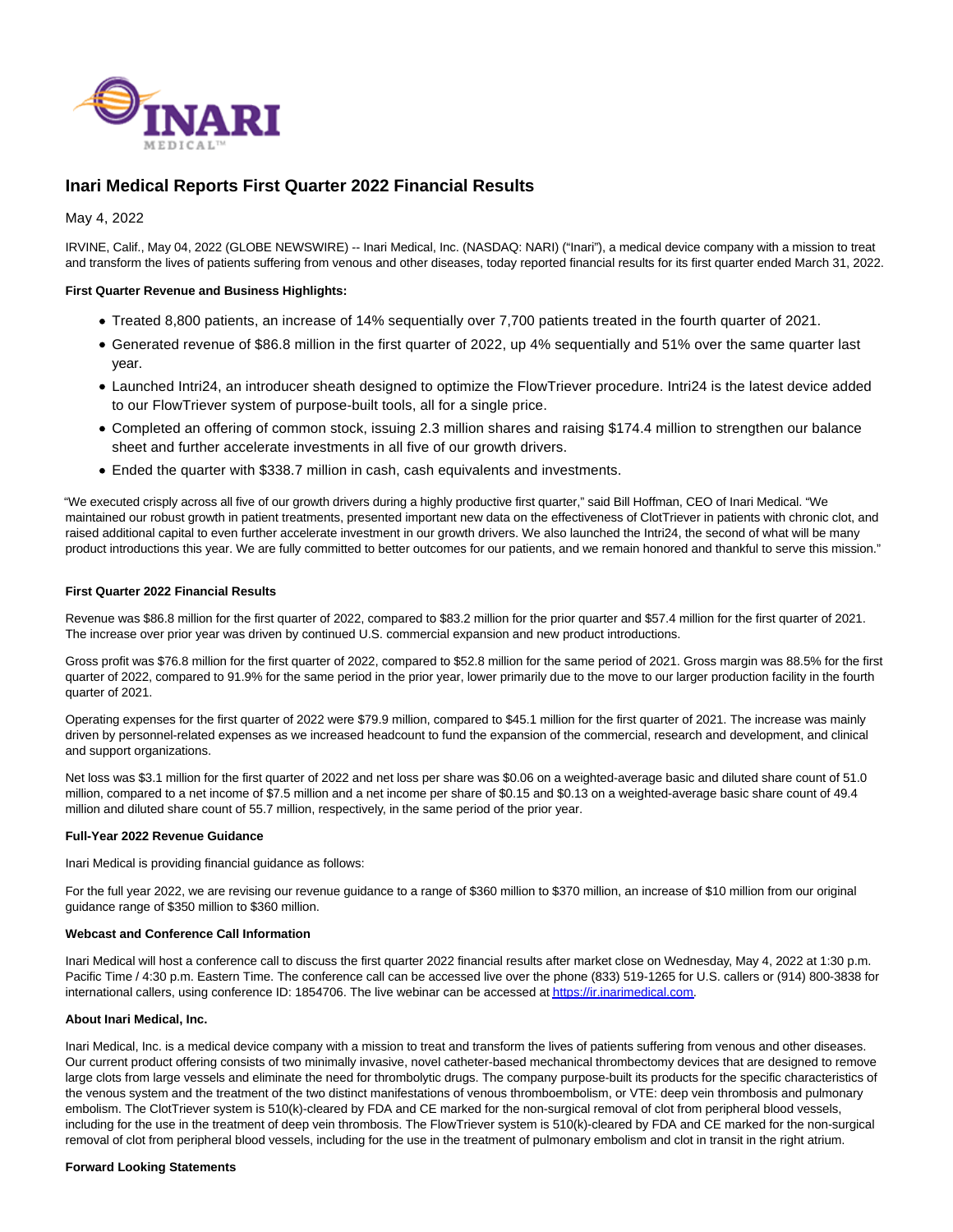Statements in this press release may contain "forward-looking statements" that are subject to substantial risks and uncertainties. Forward-looking statements contained in this press release may be identified by the use of words such as "may," "will," "should," "expect," "plan," "anticipate," "could," "intend," "target," "project," "contemplate," "believe," "estimate," "predict," "potential" or "continue" or the negative of these terms or other similar expressions. Forward-looking statements include estimated full year 2022 revenue, and are based on Inari's current expectations, forecasts, and assumptions, are subject to inherent uncertainties, risks and assumptions that are difficult to predict, and actual outcomes and results could differ materially due to a number of factors. These and other risks and uncertainties include those described more fully in the section titled "Risk Factors" and "Management's Discussion and Analysis of Financial Condition and Results of Operation" and elsewhere in its Annual Report on Form 10-K for the period ended December 31, 2021, and in its other reports filed with the U.S. Securities and Exchange Commission. Forward-looking statements contained in this announcement are based on information available to Inari as of the date hereof and are made only as of the date of this release. Inari undertakes no obligation to update such information except as required under applicable law. These forward-looking statements should not be relied upon as representing Inari's views as of any date subsequent to the date of this press release. In light of the foregoing, investors are urged not to rely on any forward-looking statement in reaching any conclusion or making any investment decision about any securities of Inari.

## **Investor Contact:**

ICR Westwicke Caroline Corner Phone +1-415-202-5678 [caroline.corner@westwicke.com](https://www.globenewswire.com/Tracker?data=u3PUeop1OrClUD2NcYU2p8FhCj7VB9Haoxy1Z8dAWmOQUxTXriswgSg0Pi9Y1GoHCI17Bz6GJzDnw3UObUl_D8x6PGyage1BR5UiHLJycX5Z8LfyAxPolvFY865RY5FM)

#### **INARI MEDICAL, INC.**

# **Condensed Consolidated Statements of Operations and Comprehensive Income (Loss) (in thousands, except share and per share data)**

**(unaudited)**

|                                                                               |                | Three Months Ended March 31, |            |  |
|-------------------------------------------------------------------------------|----------------|------------------------------|------------|--|
|                                                                               | 2022           |                              | 2021       |  |
| Revenue                                                                       | \$<br>86,752   | \$                           | 57,397     |  |
| Cost of goods sold                                                            | 9,967          |                              | 4,623      |  |
| Gross profit                                                                  | 76,785         |                              | 52,774     |  |
| Operating expenses                                                            |                |                              |            |  |
| Research and development                                                      | 16,135         |                              | 8,163      |  |
| Selling, general and administrative                                           | 63,732         |                              | 36,898     |  |
| Total operating expenses                                                      | 79,867         |                              | 45,061     |  |
| (Loss) income from operations                                                 | (3,082)        |                              | 7,713      |  |
| Other income (expense)                                                        |                |                              |            |  |
| Interest income                                                               | 50             |                              | 68         |  |
| Interest expense                                                              | (73)           |                              | (73)       |  |
| Other expenses                                                                | (24)           |                              | (41)       |  |
| Total other expenses                                                          | (47)           |                              | (46)       |  |
| (Loss) income before income taxes                                             | (3, 129)       |                              | 7,667      |  |
| Provision for income taxes                                                    |                |                              | 198        |  |
| Net (loss) income                                                             | \$<br>(3, 129) | \$                           | 7,469      |  |
| Other comprehensive income (loss)                                             |                |                              |            |  |
| Foreign currency translation adjustments                                      | (117)          |                              | (180)      |  |
| Unrealized (loss) gain on available-for-sale securities                       | (248)          |                              | 18         |  |
| Total other comprehensive loss                                                | (365)          |                              | (162)      |  |
| Comprehensive (loss) income                                                   | \$<br>(3, 494) | \$                           | 7,307      |  |
| Net (loss) income per share                                                   |                |                              |            |  |
| Basic                                                                         | \$<br>(0.06)   | - \$                         | 0.15       |  |
| <b>Diluted</b>                                                                | \$<br>(0.06)   | - \$                         | 0.13       |  |
| Weighted average common shares used to compute net<br>(loss) income per share |                |                              |            |  |
| <b>Basic</b>                                                                  | 50,954,715     |                              | 49,355,945 |  |
| <b>Diluted</b>                                                                | 50,954,715     |                              | 55,722,293 |  |
| INARI MEDICAL INC.                                                            |                |                              |            |  |

## **INARI MEDICAL, INC. Condensed Consolidated Balance Sheets (in thousands, except share data) (unaudited)**

|                           | March 31,<br>2022 |      | December 31,<br>2021 |
|---------------------------|-------------------|------|----------------------|
| <b>Assets</b>             |                   |      |                      |
| <b>Current assets</b>     |                   |      |                      |
| Cash and cash equivalents | 186.556           | - \$ | 92,752               |
| Short-term investments    | 152.156           |      | 83,348               |